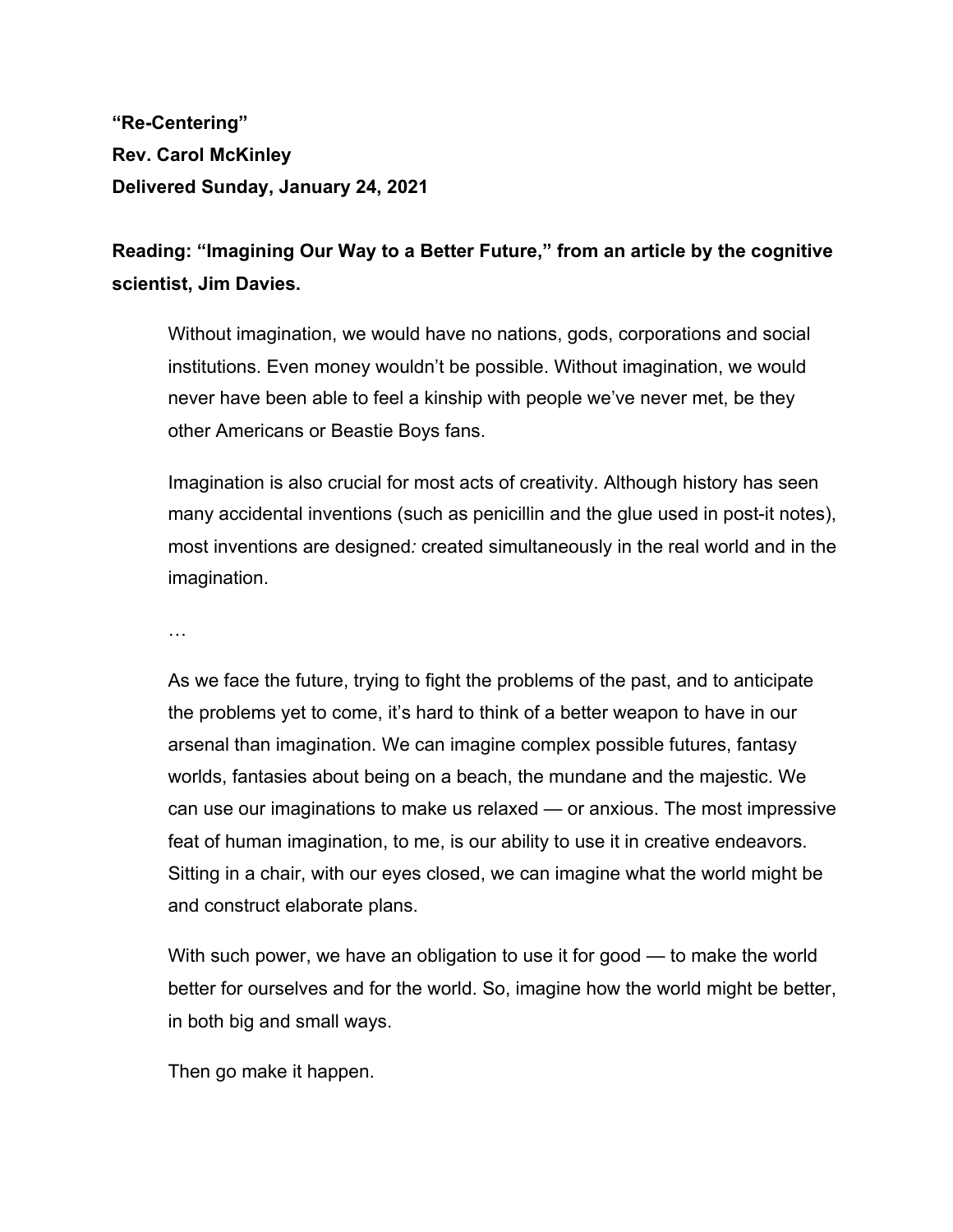## **Our second reading is "Remembering the Future" by the Reverend Theresa Soto.**

Can we develop the skill of remembering the future?

Can we commit to build the community that will extend into a time that we only know by memory because it will outlast us?

Memorize the compass points of the day yet to come: the truth, the love, the fire, the endless yes of the horizon. Shake the scales from your imagination. Reach. Stretch. Rise. There is no more time for pretending that everything can be all right without your care, without your attention. You can mourn, grief being more real at times than the promise of the sunrise. More real than the piece of the moon, that by inconstant silver turns, disappears.

And yet. While we may mourn changes, losses, deceptions, and betrayals, beneath the ash we find the ember. We weep and then, as we have learned from labor movements, we organize. Remember the day toward which we advance. It is with your actions today that you engage that muscle memory, that sense of smell, the ragged velvet feel of a day that you have never lived. It is also your day. Remember it well.

## **Sermon/Homily: "Re-Centering"**

Several years ago, I was asked to introduce Paul Loeb, a writer and researcher, at an Olympia meeting of community activists. I agreed, failing to mention that I was not familiar with his name. To learn more about who Paul Loeb was, I bought two of his books, The Impossible Will Take a Little While: A Citizen's Guide to Hope in a Time of Fear, and Soul of a Citizen: Living with Conviction in Challenging Times, and began reading. Both books were challenging, hopeful, and inspiring.

During the past two weeks I have returned to Loeb's books, finding in them inspiration to restore my faith in our ability as citizens to serve the common good.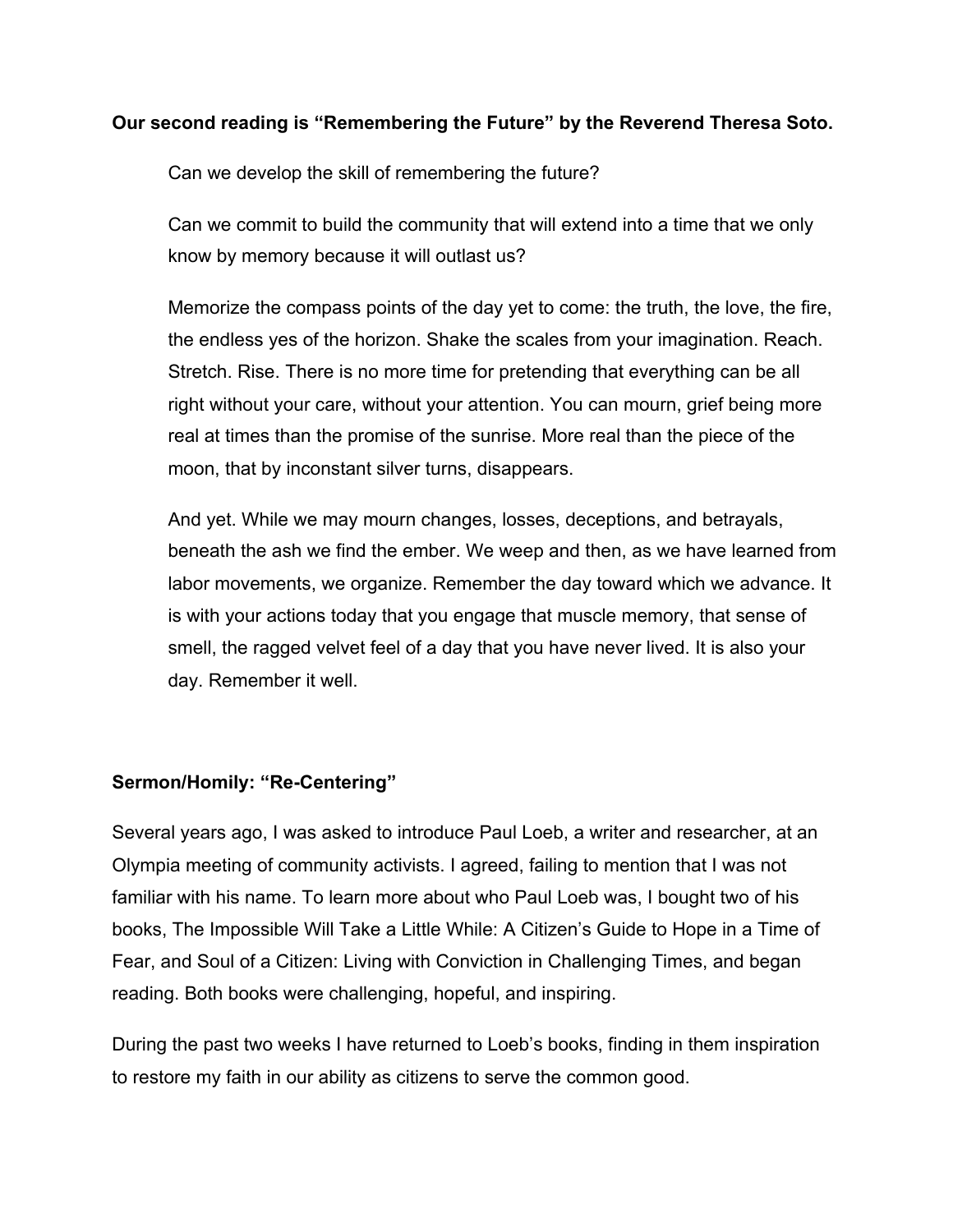That faith was severely shaken by the events of January 6. Like you, I watched in horror the storming of the nation's capitol, the deadly assault that resulted in injury and death – an assault by a mob encouraged by the words of the president of this country. The storming of the gates of our state governor's home by shouting protesters, some armed, echoed the behavior of the mob in Washington DC. We have since learned the breadth and depth of the planning by those involved in the January 6th attack on the nation's capitol.

We should not be surprised. The persistent erosion of this country's democratic norms and institutions has been happening for decades; January 6 was the sad culmination. Indeed, the words of the prophet Hosea prove prescient in today's United States: "For they have sown the wind, and they shall reap the whirlwind." But it is not they, but we, this nation, that is reaping the whirlwind.

How can we cope with the whirlwind that has swept, and promises to continue to sweep, across this nation? Even as those who abused their power and participated in immoral and seditious acts are held accountable in court, how can we as citizens, and people of faith, respond? Even as new elected leaders assume office, we must ask ourselves, what is our role in restoring hope, even healing in our communities and this nation?

Because of course, a new administration cannot alone bind the deep tears in this nation's moral fabric; as citizens, we too must assume a role in mending those tears.

This month the Unitarian Universalist Association's suggested worship theme is imagination. This theme could not be more timely; it invites us to dream, to envision how we can be a part of lifting ourselves, and our communities, from despair and toward hope and positive action. Our individual and collective imagination can help us create new possibilities, inspire us to think beyond the boundaries of feasibility, of what is easily done. After all, feasibility is malleable – it's not fixed. It responds to curiosity, creativity, and commitment.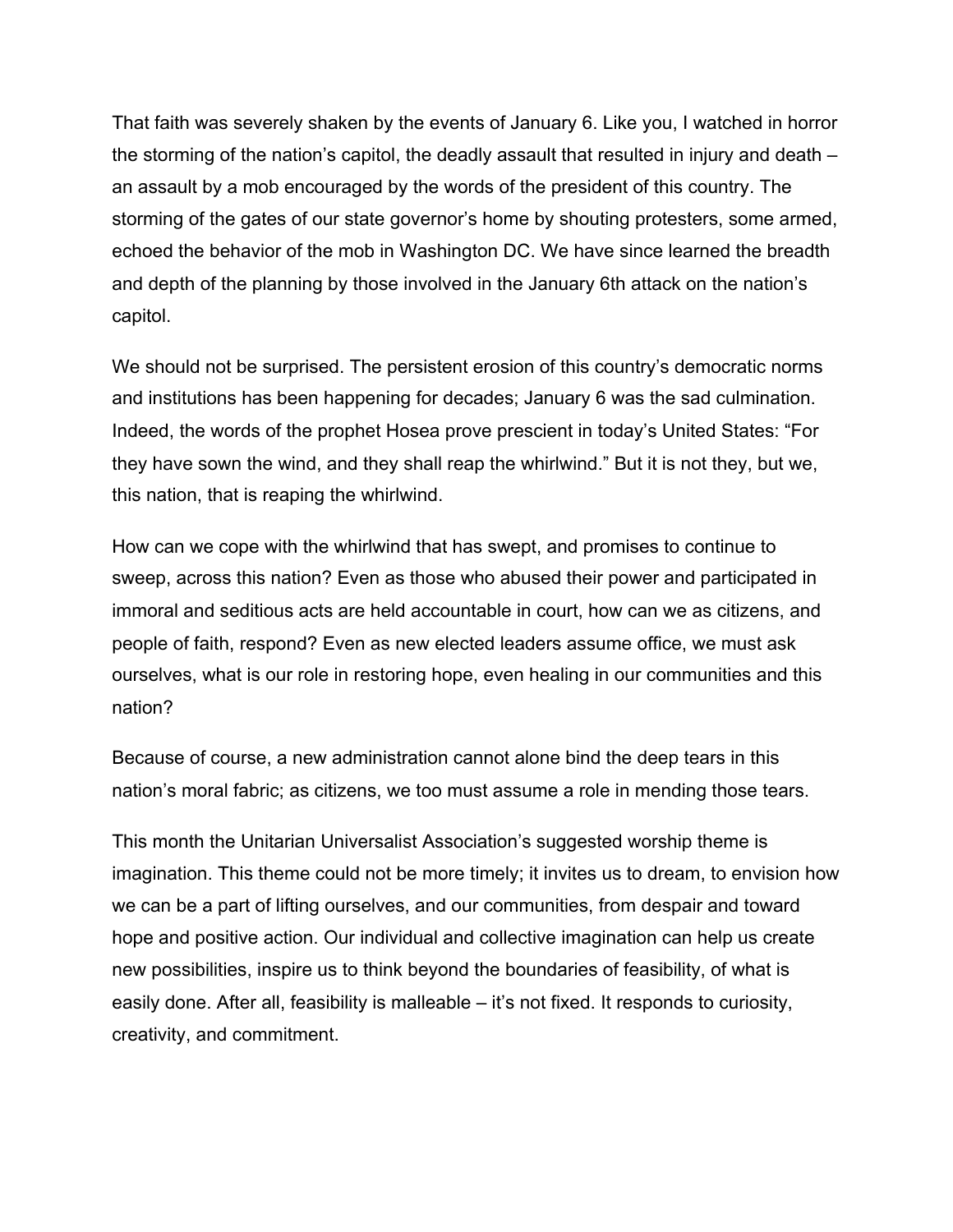Who believed that marriage equality was a politically feasible policy before it was enacted first in Massachusetts, then here in Washington State in 2012, then, in 2015, recognized at the federal level? Who woulda thought! Yet someone, or many someones, imagined it could happen. Other social and political changes were considered unreasonable and un-doable until they happened: Social Security, the Civil Rights Act, the Affordable Care Act. When Dr. King wrote his letter from that Birmingham jail back in 1963, his colleagues chastised him for being unrealistic and implored him to slow down and back off because what he sought was politically unfeasible.

Few thought it was politically feasible to elect a black man to the Presidency of the US or a Black and Asian woman to the vice presidency of the US until it happened! But someone, or a lot of someones, imagined that it could happen.

Social change and political change are not a passive activities. Things become feasible because people believe equality, justice, and freedom are possible. We all know stories of the struggles and heroic acts of early organizers, like John Lewis or Harvey Milk or this state's senator, Cal Anderson, people who heeded the call toward liberation, risking, even losing, losing their lives to make change happen. Marriage equality or the voting rights act did not become law because folks waited for it to happen, but because more people got involved. But it began because some people imagined a world where these rights existed, inspiring others, like Black Lives Matter founders Patrisse Cullors, Alicia Garza and Opel Tometi to engage in the political work that is making change not only politically feasible, but real,

Last Tuesday I listened to Dr. Angela Davis speak at Seattle University's MLK observance. Angela Davis, a leader for radical political and social change for more than 50 years, said we all need to educate our imaginations so that we can help guide the world toward more habitable futures. Look at our country's racist history, she said, and imagine new ways to address the problem, moving us from our comfortable, entrenched society to one where justice for all means All.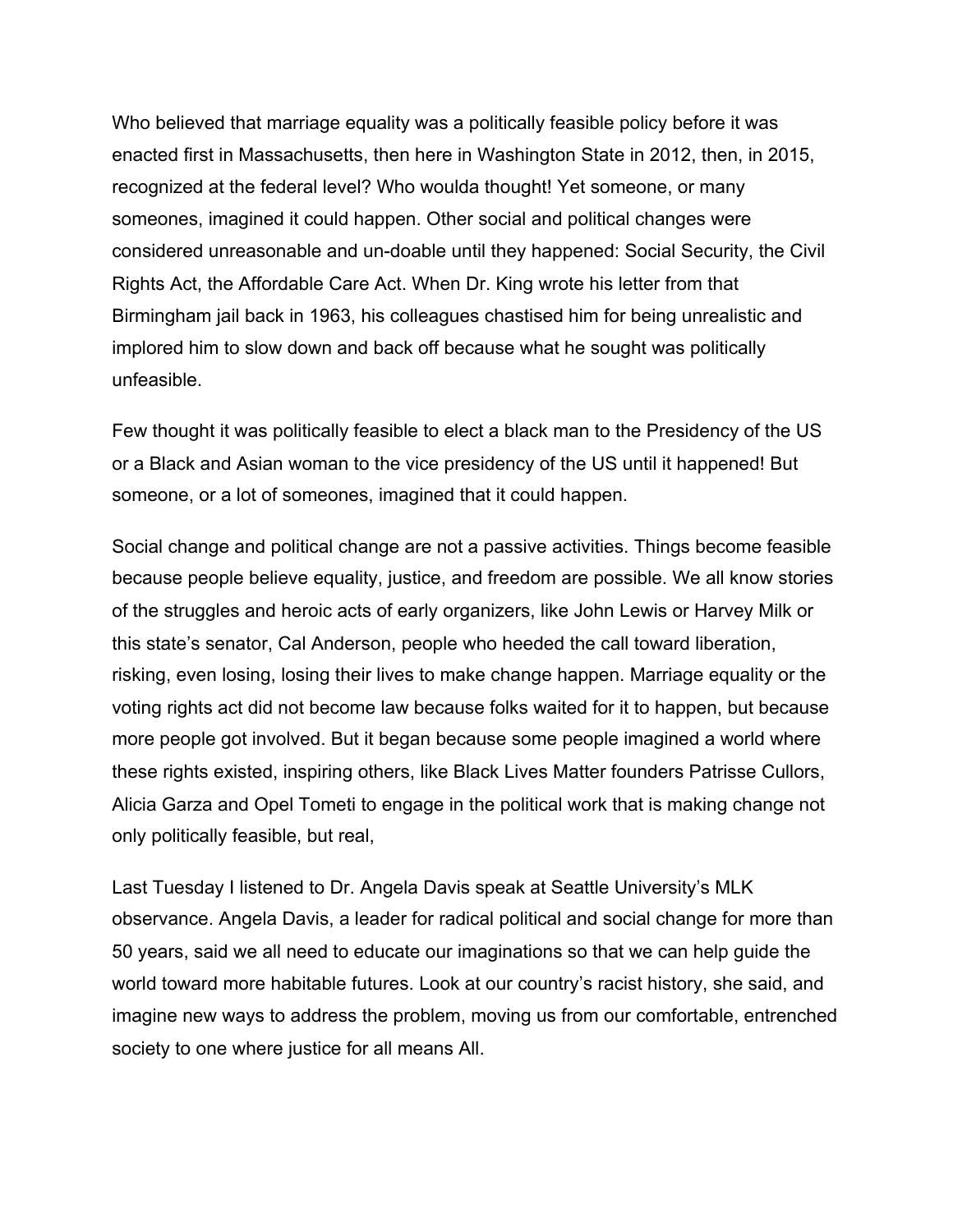And that takes me back to Paul Loeb's books. Loeb, who lives in Seattle, has spent more than four decades researching and writing about citizen responsibility and empowerment. Soul of a Citizen has become a handbook for social activists or anyone who want to make a difference, to be part of realizing a better world. But, believes Loeb, we must think beyond a current election, or administration.

He writes, "one election can change only so much, however high the hopes people vest in any given candidate. The changes it can make possible depend on the continuing actions of ordinary citizens, from publicly voicing their convictions to voting." Continuing actions of ordinary citizens, like us.

We have seen how conviction to change through voting has altered federal representation in Georgia, where for the first time in that state's history a Black man and a Jew will serve as the state's senators. Conviction to the promise of voting inspired many of you to write hundreds of postcards, make dozens of phone calls, contribute to candidates you support. Voting is a simple act, and an act of faith. It is, as one journalist observed recently, a pledge of allegiance to the future of the country. Despite a global pandemic, despite postal delays or bad weather, people voted as if their country depended upon it. Despite attempts to undermine confidence in the electoral process, voters held on to a conviction to voting.

Loeb offers other ways each one of us can bring about change as we imagine what the world might be. First, get involved – even at a distance and online – with local groups that are working on issues of concern to you: climate change, ranked choice voting, homelessness, criminal justice reform, the death penalty, racism, like many of you have been doing for many years, even decades. Learn how you can voice your opinions on these issues in our state legislature, even sign up to testify, by using the League of Women Voters' tutorial on using our state's excellent legislative website, leg.wa.gov. I spoke up  $-$  via the website  $-$  on a police accountability bill this week.

No, we do not lack serious issues in our state, or in the nation. And while not one of us is responsible for or can individually remedy those issues, we are part of the body politic - the polis, the people – that shapes our society.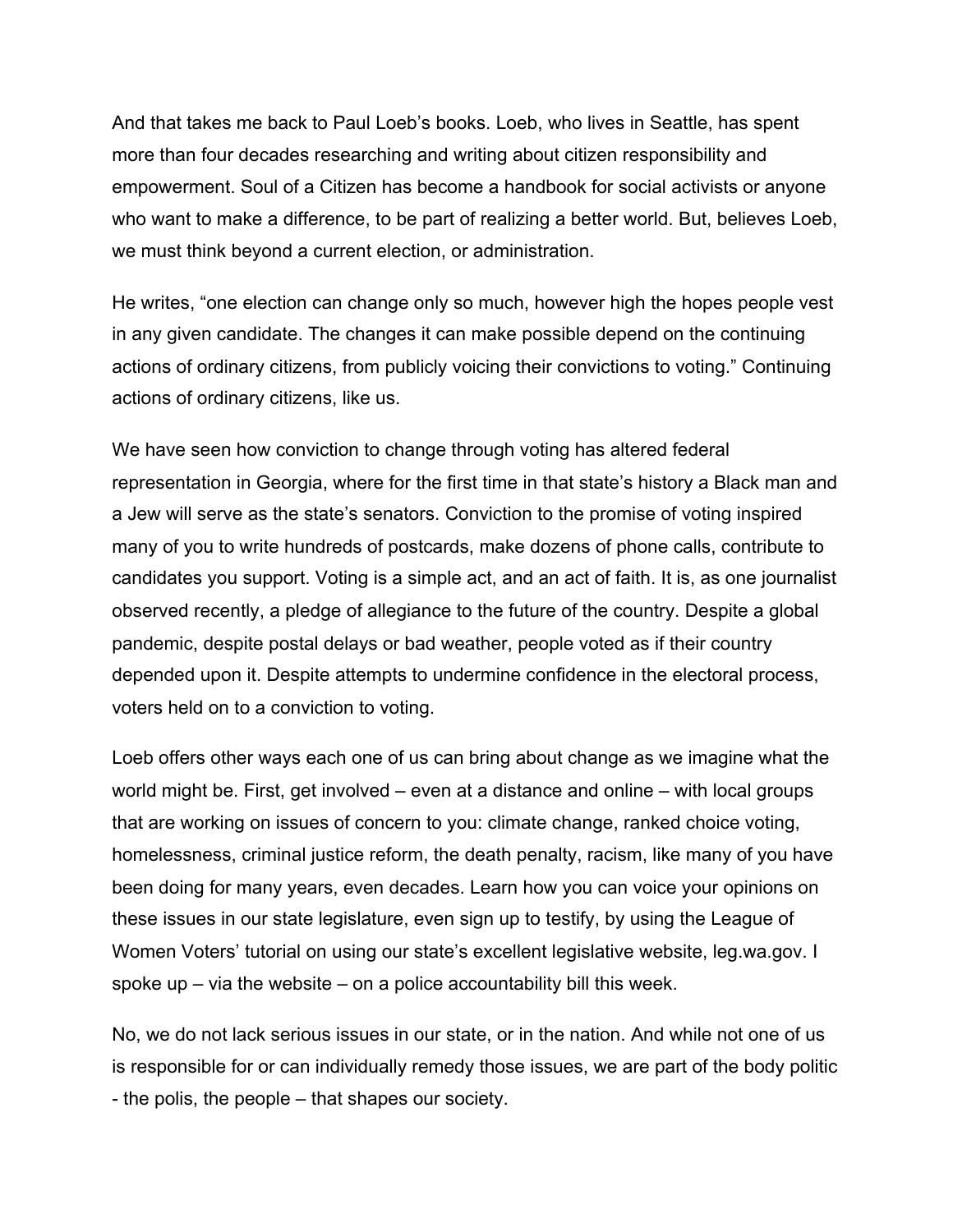Find inspiration in the words of writers who dare to dream, who use language to encourage others to dream. The poet and novelist, Ocean Vuong, is a dreamer, encouraging each us to imagine, then articulate – the world we want to live in. Or the words of youth poet laureate Angela Gorman, whose inaugural poem, "The Hill We Climb," resonated with so many of you. The vision of poets inspires us to take the next step to make the dream a reality.

Paul Loeb is not a poet, but his writing reflects a poet's gift of looking within to find the spiritual strength, the spiritual commitment, to work toward a better world. Loeb believes that healing our society goes hand-in-hand with healing our souls, understanding our cultural diseases of shortsightedness, denial of difficult challenges, society's pervasive sense of powerlessness, then exploring how ordinary citizens have challenged apathy and cynicism to bring hope and commitment to their work for change. He does this by recounting numerous stories of people he has talked with as he explores how citizens are empowered to work toward a better world.

These stories might be told by many of you gathered this morning; some of you have been involved in environmental and social justice efforts for decades; some of you are more recent justice activists, compelled to act by egregious displays of racism and inequality in our country.

Loeb's stories of everyday heroes – people from very different backgrounds and belief systems – people who saw something wrong then worked with others for change and made a difference, are inspiring. These are people who might have been inspired by Dr. Martin Luther King, Jr.'s advice: "Take the first step in faith. You don't have to see the whole staircase, just take the first step." Loeb's stories of people who took that first step are inspiring, hopeful, AND soul-saving, antidotes to the cynicism that can undermine the best intentions.

As you take that first step, keep your inner fire for justice burning, as Angela Davis and Paul Loeb have done for decades. Hold on to the vision of human dignity that has inspired curious leaders to ask, "Why not?" This vision can open each of us to new experience, stir our imaginations to envision a world as it could and should be.